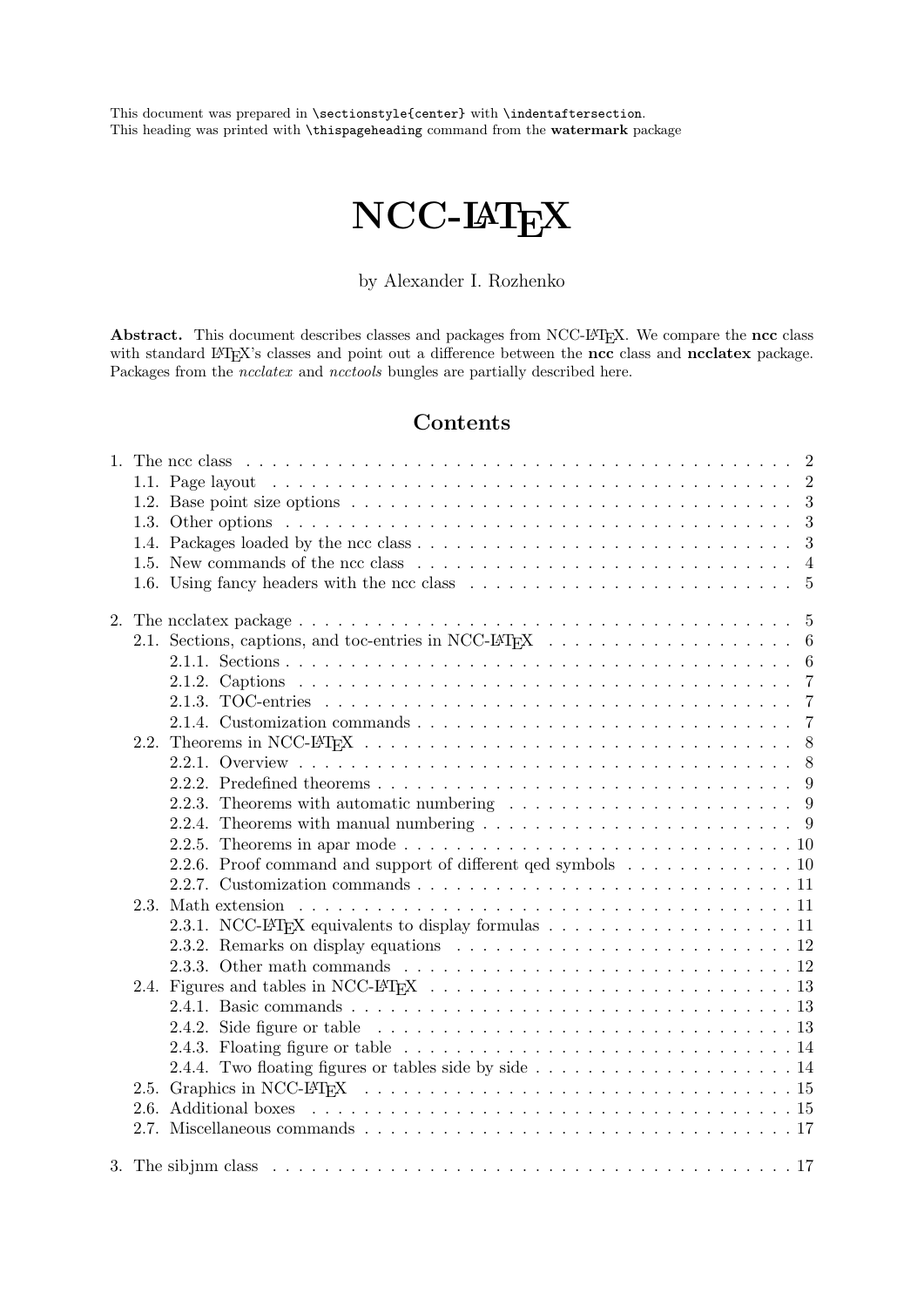# 1. The ncc class

To mark out features of the ncc class, we compare it with standard LATEX classes article, book, and report. The first and the main distinction is that preparing of articles, books, and reports in NCC-LATEX is provided with special options (called styles) of the ncc class instead of using different classes. The following style options are allowed for this:

article prepares an article.

- preprint prepares an article with a title going on a separate page. The  $\preccurlyeq$   $No$  command allows inserting a preprint number under the preprint title.
- book prepares a book. The \bookeditor{text} command allows inserting a text under the book title.

report is equivalent to the book option used together with the oneside option.

The titlepage and notitlepage options are not used in the ncc class. The appearance of a title on a separate page is controlled in a style used. An article style specifies running title and others specify a title on a separate page. The abstract environment is defined in all styles. It is prepared on a separate page if a title is prepared on a separate page.

The page style headings is set by default in all styles except articles for which the myheadings style is used.

The default options for the ncc class are 10pt, a4paper, article, twoside, onecolumn, final, openany.

The class sets \unitlength to 1 mm (i.e. all coordinates in the picture environment are calculated in millimeters).

### 1.1. Page layout

All standard paper size options are supported, namely a4paper, a5paper, b5paper, letterpaper, legalpaper, executivepaper, and landscape. One more paper size option is introduced: a5a4paper. It is useful for printing a5 papers on a4 printer having centered tray.

In contrast to standard classes, the width and height of the text field isn't automatically expanded on the entire page. Text field dimensions are defined depending on the base point size:

| Point size       | Text width         | Text height      |
|------------------|--------------------|------------------|
| 10 <sub>pt</sub> | $110 \text{ mm}$   | $157 \text{ mm}$ |
| 11 pt            | $126.5 \text{ mm}$ | $199 \text{ mm}$ |
| $12~\rm{pt}$     | $145 \text{ mm}$   | $233$ mm         |
| $14$ pt          | $160 \text{ mm}$   | $240 \text{ mm}$ |

If you want to fit the text field to the entire page in the same manner as in standard classes, use the fittopage option.

The text field is centered on the page taking into account the header field also, but the margin from the top is corrected to be at most 1.5 inch. If you want to center the text field taking into account the marginal notes, header, and footer, use the command

#### \ToCenter[hfm]{\textwidth}{\textheight}

in the preamble of a document. The optional parameter of this command enumerates fields counted while centering. Using this command, you can change the width and height of the text field and center the result on the page. Other way for changing the width and height is using the \FromMargins command. For example, the following command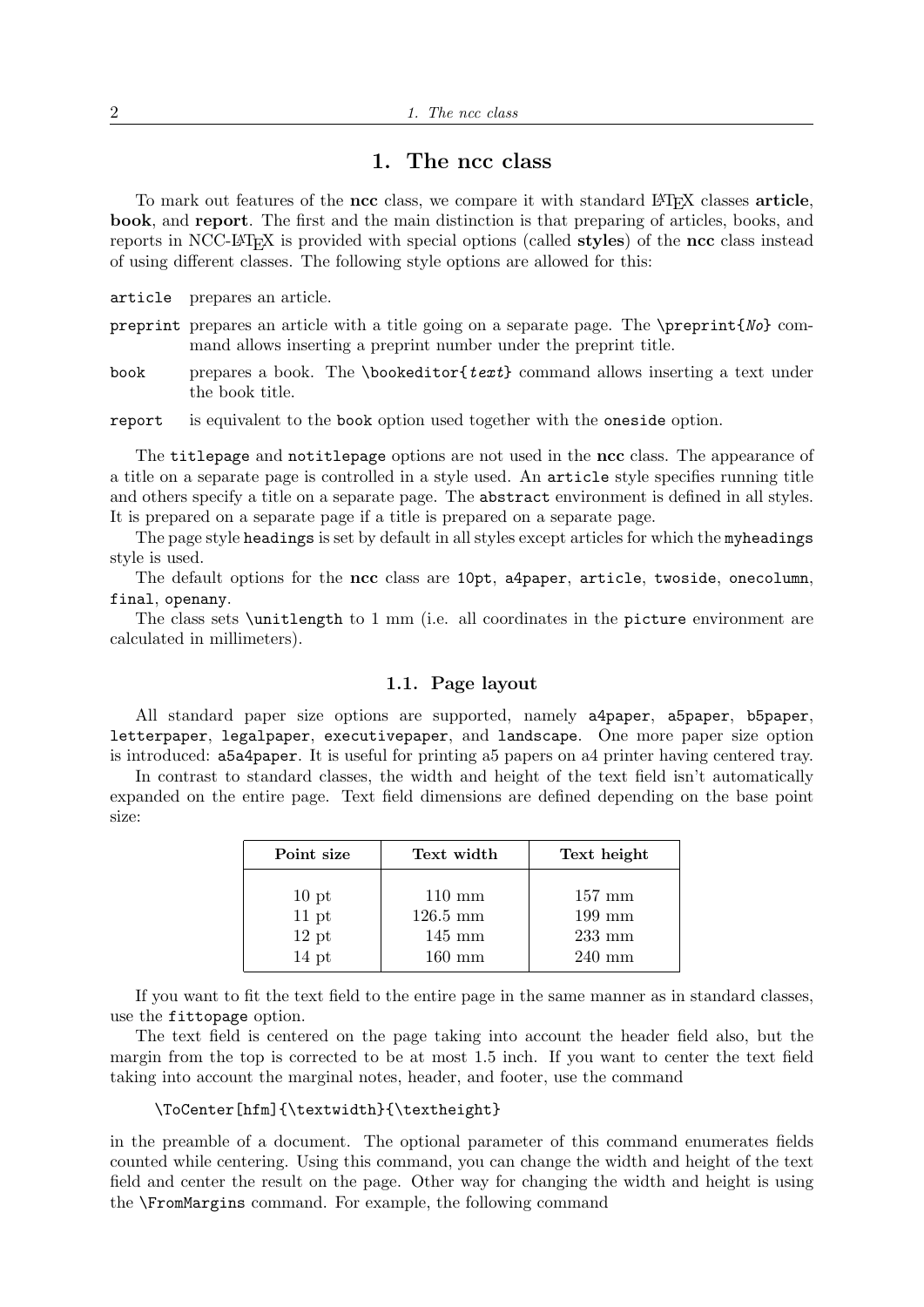#### \FromMargins[hf]{20mm}{10mm}{25mm}{15mm}

calculates the text field dimensions and margins in such a way to provide 20 mm distance from the left border of the page, 10 mm distance from the right border, 25 mm distance from the top, and 15 mm distance from the bottom in assumption that header and footer are in use. In two-side printing the left and right distances are swapped for even pages.

#### 1.2. Base point size options

Along with standard base point size options 10pt, 11pt, and 12pt, the 14pt size option is introduced. In 14 pt, font sizes \huge and \Huge are equal to \LARGE.

Sometimes, the standard sizes of fonts used in section markup commands are a bit larger than necessary. This case appears when a page size is small enough or a base font size is too large. The small option can be used in this cases to reduce font sizes used in section markup commands. The 14pt option applies it.

#### 1.3. Other options

The following standard options can be used with the ncc class: oneside, twoside, draft, final, openright, openany, onecolumn, twocolumn, openbib, fleqn, and leqno.

The russian option loads the babel package with the [russian] optional parameter.

## 1.4. Packages loaded by the ncc class

The ncc class loads many packages from *ncclatex* and *ncctools* bungles. They are:

- $\textbf{ncclates}$  is the kernel of NCC-LAT<sub>EX</sub>; nccltrus is loaded when the russian option is used. It redefines titles of captions to russian ones;
- nccold provides some obsolete commands from old NCC-LATEX, namely \no, \eref, \Eq, \Eqs, \Eqalign, \tbox, \bbox, \tbbox, \emline, and \emlinewidth;
- dcounter provides dynamic counters;
- desclist improves the description environment, and provides the desclist environment with better control of marker in descriptions;
- extdash provides shortcut commands  $\-\$ /,  $\-\$ ,  $\-\$ ,  $\=$ ,  $\=$ , and  $\=$ = for better control of hyphenation of compound words;

nccboxes provides more boxes;

- nccfloats provides commands \minifig, \fig, \figs, \minitabl, \tabl, and \tabls covering standard LAT<sub>EX</sub> floats and preparing the floating material in NCC-LAT<sub>EX</sub> style (a text in NCC-LAT<sub>EX</sub> floats is centered and prepared in the  $\footnotesize{\text{footnotesize}}$ . New features, \sidefig and \sidetabl, simplify creation of minifloats posed on the outer side of page;
- nccfoots provides commands \Footnote, \Footnotemark, and \Footnotetext for manual management of footnote markers.
- nccmath extends the amsmath package with NCC-LAT<sub>EX</sub> commands for preparing display equations (\eq, \eqs, \eqalign), redefines the eqnarray environment to work properly together with  $A_{\mathcal{M}}\mathcal{S}$  display equations, introduces the darray, fleqn, and ceqn environments;
- nccpic is an envelop for the graphicx package (provides extension lists for useful dvidrivers, introduces the \putimage command for compatibility with old NCC- $\Delta E$ F<sub>F</sub>X, and defines the \ipic command);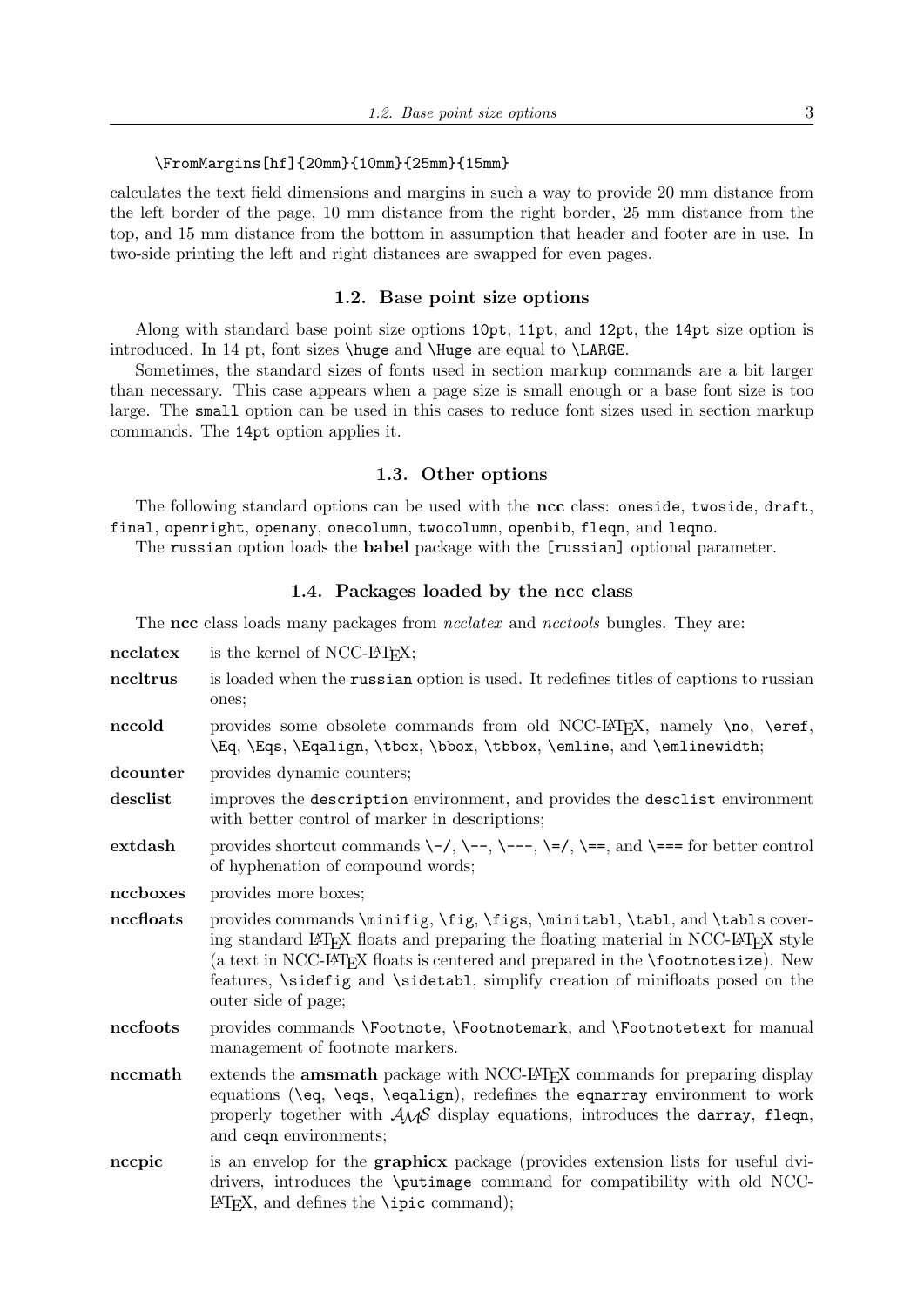| $\operatorname{nc} \operatorname{sec}$ t | provides an improved section, caption, and TOC-entries management;                              |
|------------------------------------------|-------------------------------------------------------------------------------------------------|
| $\operatorname{nccthm}$                  | theorems in NCC-L <sup>A</sup> T <sub>F</sub> X style (customizable layout, many new features); |
| $\operatorname{tocenter}$                | provides the <i>\ToCenter</i> and <i>\FromMargins</i> commands;                                 |
|                                          | watermark provides watermarks.                                                                  |

The ncc class loads some standard LAT<sub>EX</sub> packages. They are **amsmath**, graphicx, and makeidx. The babel package is also loaded if the russian option is used.

## 1.5. New commands of the ncc class

We describe here new commands introduced in the ncc class only. Other new commands are introduced in packages of ncclatex and ncctools bungles (most of them are common for the ncc class and ncclatex package).

\partmark{text} is used for control the header and footer marks after a new part.

- \openrightorany produces the \clearpage or \cleardoublepage command depending on open mode selected in the class options. If an empty even page is created, its header mark is set empty.
- \AuthorBeforeTitle and \TitleBeforeAuthor determine what item must go first in the title: author text or title text. In article style the title text goes first and in other styles the author goes first. These commands should be used in the preamble.
- \noeqbreak and \alloweqbreak manage the possibility of page break between a text and display equation following after. The first command forbids such page breaks and the last command allows them. The default is \alloweqbreak.
- \SetTOCStyle{style} sets a style for table of contents, list of tables, and list of figures. The default style is empty. For example, the use of \SetTOCStyle{\small} in the preamble of the document sets a small font for output in TOC.
- $\setminus$ setyear{year},  $\setminus$ theyear: the first command sets a year and the second one prints an year set before. The **\setyear** command doesn't change the **\year** counter. The default value for the \theyear command is the current value of the \year counter.

biblist is a new environment:

\begin{biblist}[starting No]{prototype} . . . \end{biblist}.

It prints a pure bibliography list without heading. The first optional parameter sets an initial value for the bibliography counter. The style of preparing the bibliography is controlled with the \bibliststyle command (its default value is \small). The thebibliography environment is prepared on the base of the biblist.

theglossary environment is introduced. The \printindex, \see, and \seealso commands are loaded by the makeidx package. The \printglossary command is introduced.

The figure and table counters are declared dynamically. So, they are controlled with the \countstyle command. The default count style for article and preprint is empty, and for book and report the \countstyle{chapter} is used. The equation counter is also controlled with the \countstyle command.

Specific commands for the article style. Three new commands

\setseries{text}, \setvolume{Volume No}, and \setissue{Issue No}

4 1. The ncc class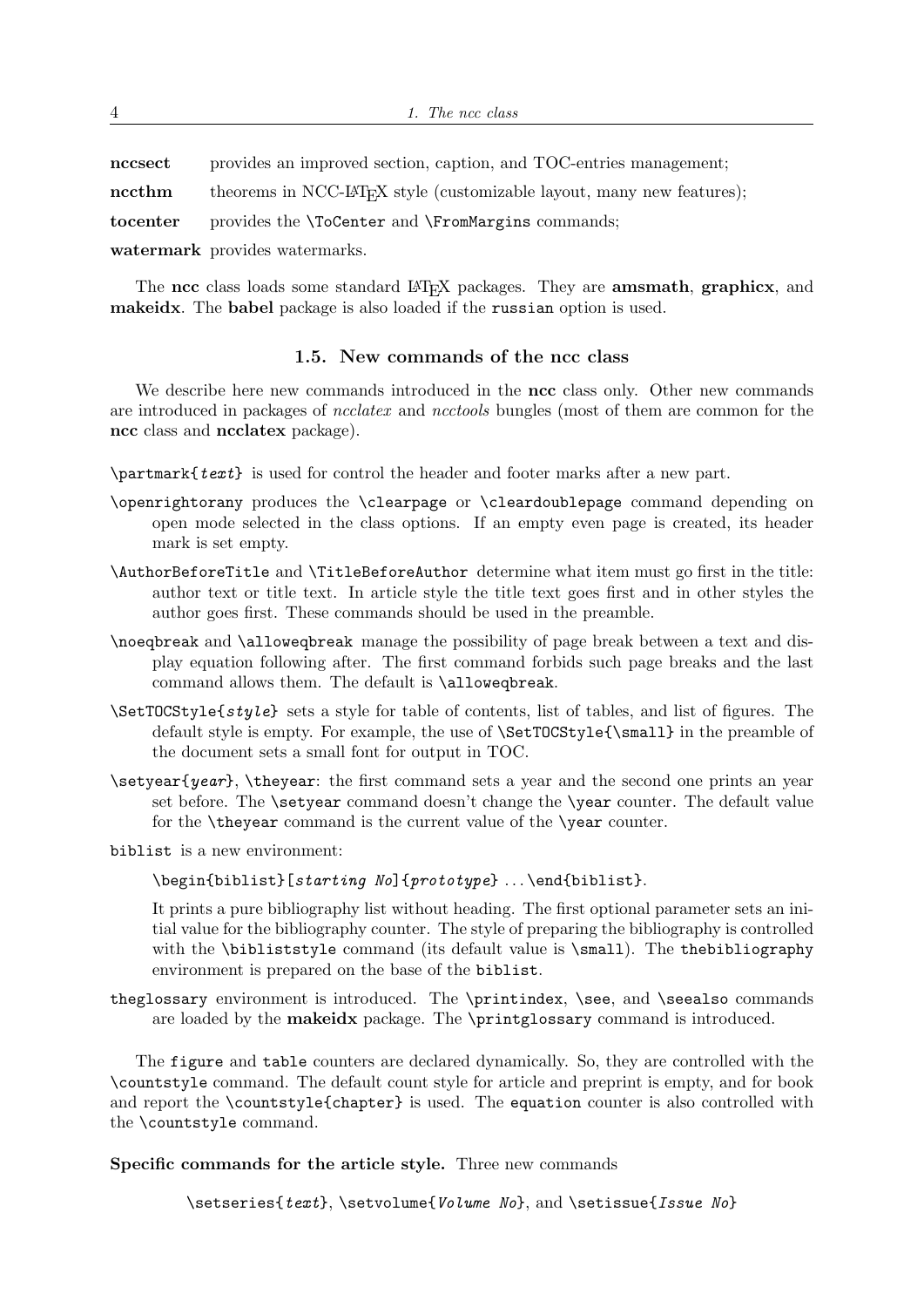are allowed in the article style. They produce the commands \theseries, \thevolume, and \theissue which can be used in publishing. In the article style the ncc class tries to load an nccadd.sty file. This style file is useful in publishing to set common information for all articles in a journal issue. The number of the last page is marked with the NCC@lastpage label. Its \pageref value can be used in publishing to automate the substitution of article last page number. If the openright option is used, \cleardoublepage action is applied at the end of article.

Specific commands for the preprint style. The \preprint{Preprint No} command is introduced. If a preprint number is defined, the following text

#### Preprint number

is inserted below the title of preprint.

Specific commands for the book and report styles. The \frontmatter, \mainmatter, and \backmatter commands can be used. The \bookeditor{ $text$ } command inserts the specified text below the title of book. A style of chapter prefixing in running head and in the table of contents is controlled with the \ChapterPrefixStyle{list} command. The list can contain comma separated words header and toc. Using them you set prefix style for header and/or toc respectively. In prefix style the chapter number is preceded with the Chapter or Appendix text.

#### 1.6. Using fancy headers with the ncc class

The headers in ncc class are maintained a bit different from standard classes. So, if you want to use fancy headers together with the ncc class, type

## \usepackage[list-of-page-styles]{ncchdr}

in the preamble of document. The  $list-of-page-styles$  parameter must contain a list of page styles to be redefined, i.e., something from empty, plain, headings, and myheadings. The last style in the list is set after using of this package.

Note: the headings and myheadings styles have a common part in the ncc class which is redefined in this package. So, redefining one of these page styles you automatically redefine another style also. Additional fancy page style title is provided with the **ncchdr** package. It uses three title marks, namely \lefttitlemark, \titlemark (in center), and \righttitlemark. To load this style use the title option with the package.

The package is based on the **nccfancyhdr** package from the *ncctools* bungle.

# 2. The ncclatex package

The most part of the ncc class is loaded in the ncclatex package. To provide almost all functionality of NCC-LATEX with standard LATEX classes, you can use this package. The package loads many packages also. It is easy to say what packages it does not load from the list specified in the Section 1.4. Only three of them are not loaded, namely **nccold**, **tocenter**, and watermark.

If you want to pass additional options to a package loaded with ncclatex, load it in the \usepackage command before loading the ncclatex.

The ncclatex package has two options: small and russian. Using of the small option provides smaller fonts in section markup commands. The russian option tries to load the babel package with [russian] optional parameter, redefines captions of mathematical statements in Russian by loading the nccltrus package, and redefines \alph and \Alph commands to produce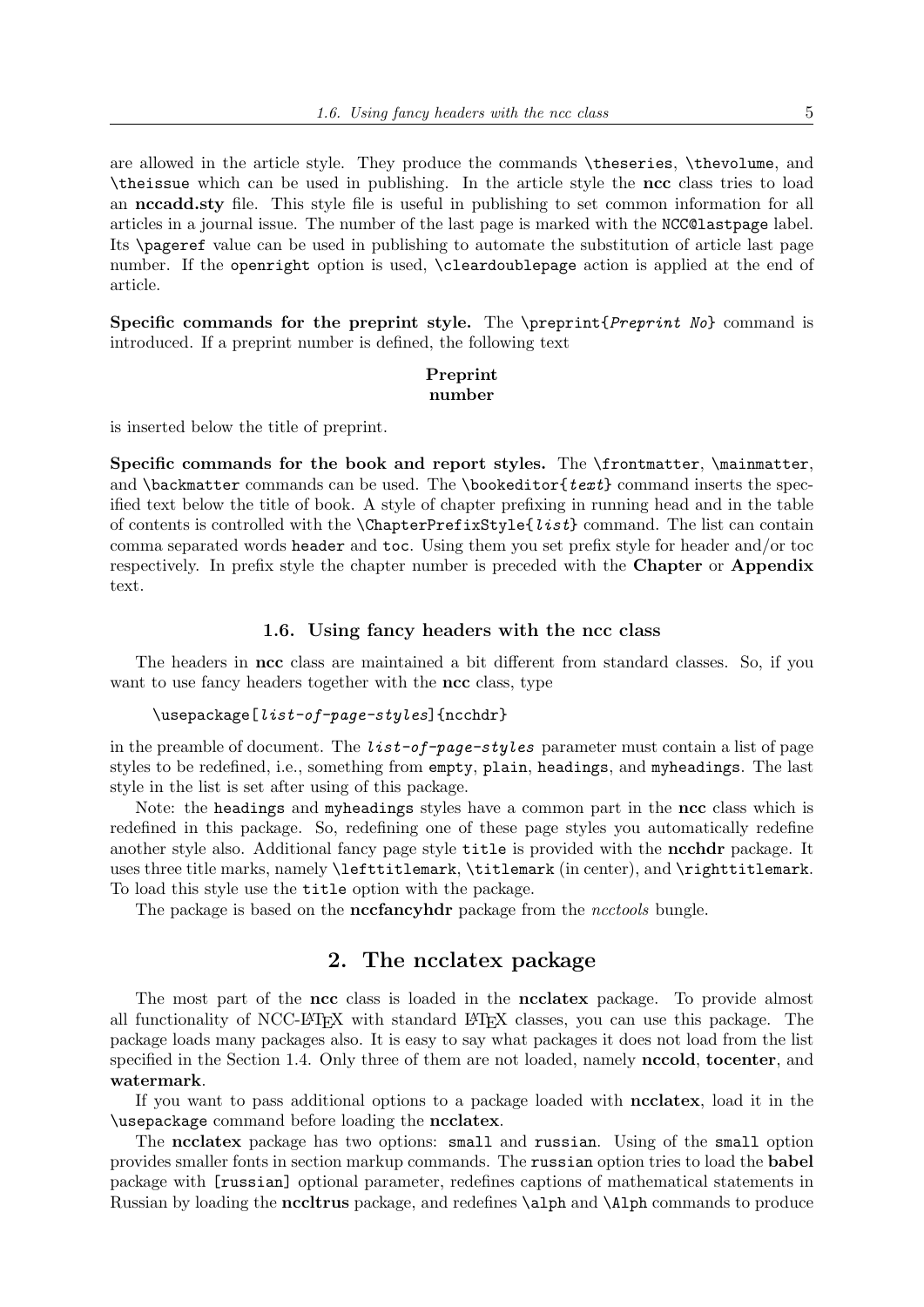russian alphanumeric numbers. Original latin variants of alphanumeric numbering are saved in \alphlatin and \Alphlatin.

The package sets \unitlength to 1 mm (millimeters are default units in  $NCC-FF_{F}X$ ).

# 2.1. Sections, captions, and toc-entries in NCC-LATEX

# 2.1.1. Sections

Section markup commands of level 0 and greater are redefined using the nccsect package from ncctoools (the level 0 command is \chapter or \part depending on class used; the commands of greater levels are \section, \subsection, ..., \subparagraph). All section markup commands are divided into two categories: display sections (until \subsubsection) and run-in sections (\paragraph and \subparagraph).

The package uses floating horizontal alignment for display sections which is controlled with the

\sectionstyle{style}

command. The following styles are allowed:

hangindent is the standard LATEX style.

hangindent\* is the same as hangindent, but ragged right.

parindent sections are indented on \parindent without hanged number.

parindent\* is the same as parindent, but ragged right.

center section headers are centered.

The \indentaftersection and \noindentaftersection commands control indentation after sections. The nccsect package sets style and indentation to standard LATEX defaults, \sectionstyle{hangindent} and \noindentaftersection. But the ncclatex package uses \sectionstyle{hangindent\*}.

The nccsect package essentially improves the management of section number tags, running heads, and writing to aux-file:

- If you want to suppress generation of running head in a section markup command, type \norunninghead before it.
- If you want to replace the text of running head to another one, type  $\rm \sum\delta\{text}$ before a section.
- If you want to suppress a number in a section or in a caption of float, type \noheadingtag before the section or caption markup command. Note that the text of used markup command goes to the running head and to the aux-file. This is the easier way to produce a section without number which must appear in the table of contents and in the header.
- If you want to replace a number in a section or caption to something else, type the  $\hbar$ eadingtag{*other number*} before the section or caption markup command. Note that the replaced number goes to the running head and to the aux-file. It must contain robust commands only. Fragile commands in it must be protected with the \protect command. The associated counter is not incremented in this case.
- If you want entirely replace a number in a section or caption (including prefix and suffix automatically inserted by section and caption markup commands) to something else, type  $\heaf{other number}$  before the section or caption markup command. In this case, the writing to running head and to aux-file is suppressed.
- If you want to suppress writing text of a section or caption to aux-file, type the \skipwritingtoaux command before the section or caption markup command.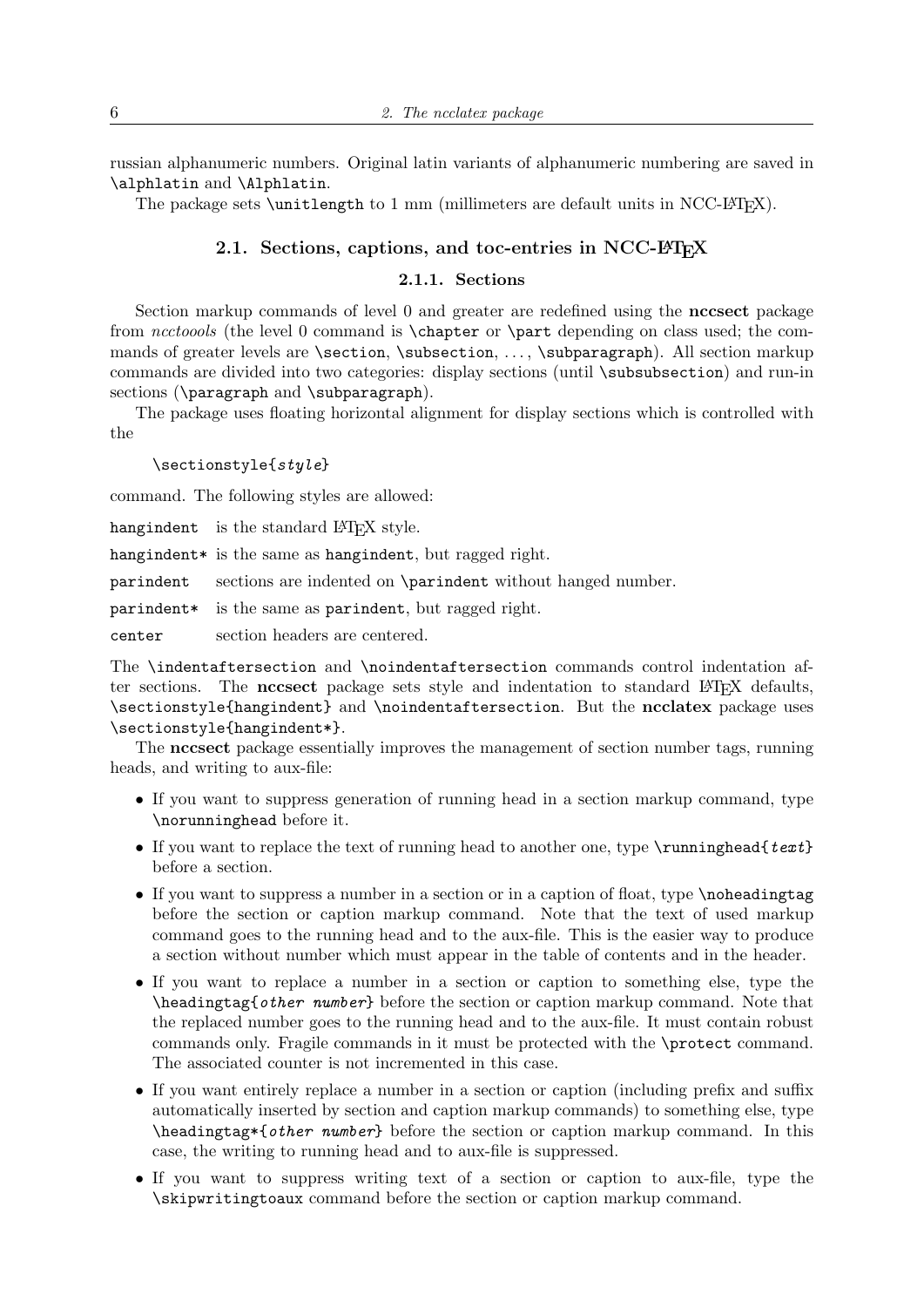#### 2.1.2. Captions

The \caption command useful in floats is also redefined in the nccsect package. The caption creation method internally differs from the standard method. You can use line breaking commands in it, but be sure that line break in caption does not go to the aux-file (use an optional parameter with caption to define an argument going to the aux-file). The \centering command can be used in captions without worrying (it is automatically suppressed while writing to aux-file). The \caption\* command is allowed to produce a caption without number tag (the words 'Figure' or 'Table' belong to the tag!). A text of such a caption does not go to the aux-file.

The package defines *different* caption commands for tables and figures. A table caption usually goes above a table. So, a vertical skip after table caption is necessary, but a skip before table caption is unnecessary. A figure caption usually goes below a figure. In this case vertical skips are different: skip before is needed, but skip after is unnecessary. This is the reason why table and figure captions are prepared differently.

## 2.1.3. TOC-entries

The management of toc-, lot- and lof-entries is also redefined in the **nccsect** package. Every toc-entry is specified with 2 parameters: a left margin and a value of hang indentation. The nccsect package calculates the left margin for a toc-entry by summation of margin skips defined in toc-entries of lower levels. For example, if a toc-entry of 2nd level is typed out, its left margin will be a sum of margin skips defined in toc-entries of 0th and 1st levels. This is much more flexible way than the standard one in which the left margin was coded just in the toc-command.

The margin skip and hang indent skip are determined using prototyping technique. This method provides very easy way for redeclaring toc-entries. For example, if your book contains not more than 9 sections, and more than 9 subsections in some sections, you can redeclare the subsection toc-entry as follows:

## \DeclareTOCEntry{2}{}{}{9.99}{}[9.99]

This command contains the following parameters: the toc-entry level, an action applied before toc-entry (you can insert a vertical skip for example), a prefix before a toc-entry number (a section sign for example), a number prototype for calculation of hang indentation, and a style applied to the toc-entry. The 6th optional parameter in square brackets is used for calculation of margin skip for the next toc-level. If it is omitted, the skip is equal to the hang indentation value of this toc-entry.

### 2.1.4. Customization commands

In conclusion, we show customization commands with their default values for the **ncclatex** package:

- \SectionTagSuffix{.\hskip .6em} is a suffix inserted after a section number tag (excluding sections of 0th level). Numbers in sections in NCC-LAT<sub>EX</sub> are ended with the decimal point.
- \CaptionTagSuffix{.\hskip .6em plus .2em minus .1em} is a suffix inserted after a caption number tag.
- \NumberlineSuffix{.\hskip .6em}{.\hskip .4em} describes 2 suffices: the first one is used in calculation of hang indentation of toc-entries and the last one is inserted after a number in toc-entries. The last suffix is usually narrower that the first one. This allows to decrease a distance between number and text if the width of number exceed the prototype width just a little. Note: the \numberline command from standard LATEX is modified in the nccsect package to prevent an overlapping of a text on a number if a number is wider than hung indentation value.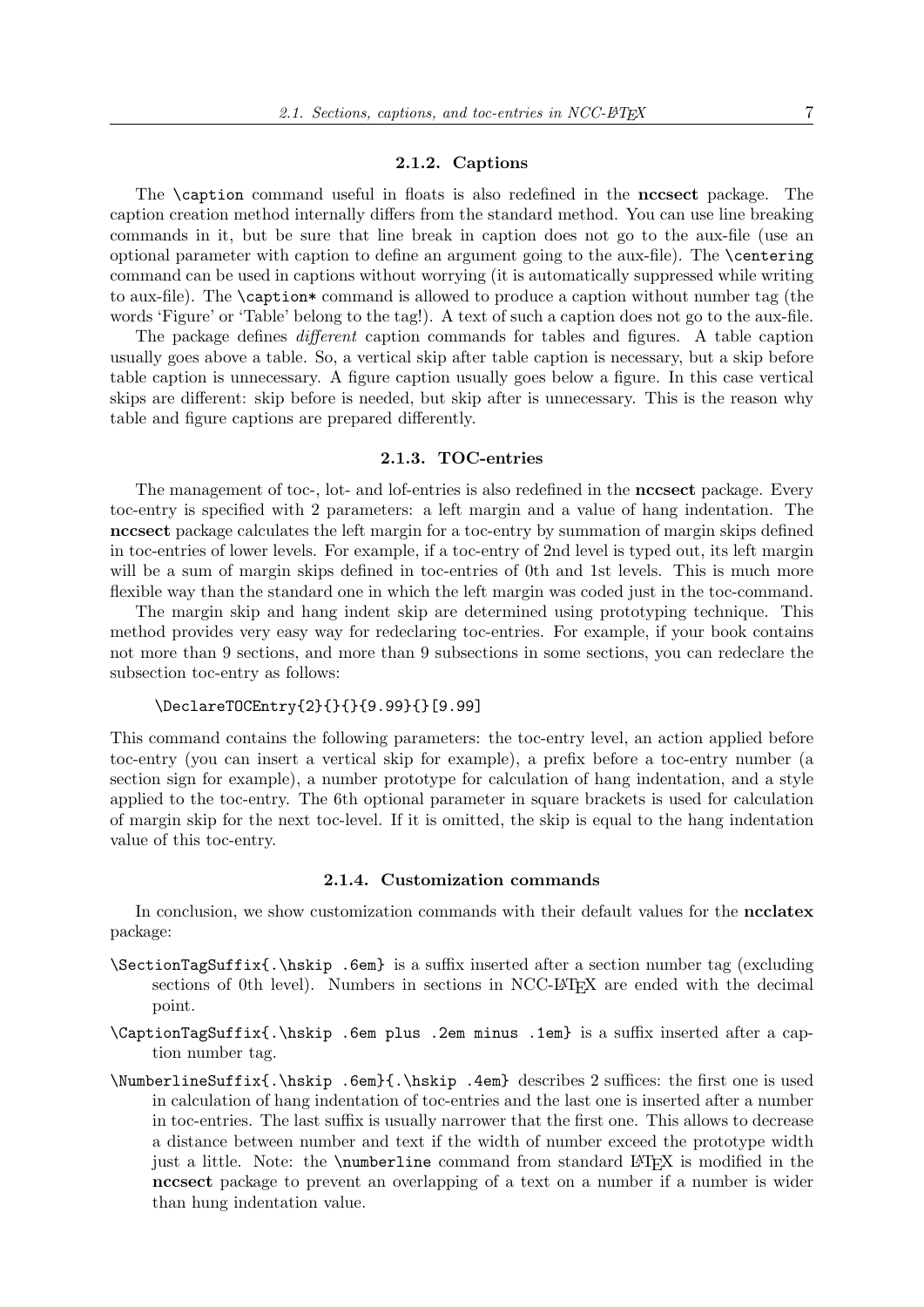\PnumPrototype{99} is a prototype of page number used for calculation of right margin in toc. It is supposed that a book contains not more than 99 pages by default. To change the page number width to 3-digit pattern, use the \PnumPrototype{999} command.

# 2.2. Theorems in NCC-LATEX

The neclatex package defines a number of math statements using the necthm package from the ncctools bungle. A brief introduction is needed to explain the possibilities of the necthm package. In this section we call all math statements as theorems for simplicity.

#### 2.2.1. Overview

In mathematical manuscripts, two modes of theorems numbering are useful. In ordinary mode, a number goes after the theorem title (e.g., Theorem 1, Example 1, Theorem 2, etc.). In this mode, theorems with different titles are usually numbered independently. Another mode requires a number going before a theorem title. We call this mode the *apar* mode. In apar mode, theorems with different titles are numbered sequentially (e.g., 1 Theorem, 2 Example, 3 Theorem, etc.). Both modes can be mixed together in one manuscript.

Theorems with different titles can be shown differently. For example, a Theorem statement is shown with bold header and italic body (a comment after header is prepared with normal font). But an Example statement can be shown with italic header and normal body. We call a presentation of a theorem by the theorem type. The nccthm package provides two default theorem types named theorem and remark. New theorem types can be created and existing theorem types can be redefined.

The next parameter of theorems is the indentation style. A theorem can open a new paragraph without indentation (default behaviour) and with paragraph indentation. A theorem number in the apar mode can be shown on margins. The indentation style is controlled via options indent, noindent, margin, and nomargin of the nccthm package.

The last parameter of theorems is the break style. A line break after theorem header (comment included) can be used. The break and no break style can be coded in theorems while the definition of them using switches \TheoremBreakStyle and \TheoremNoBreakStyle before the definition or redefinition of theorems (in contrast to standard L<sup>AT</sup>EX, the \renewtheorem command is provided for redefinition of theorems). The break style of an individual theorem can be changed on the fly with the commands \breakafterheader and \nobreakafterheader inserted before a theorem.

All described properties of theorems are provided with the nccthm package. Moreover, the counters used in theorems are declared as dynamic counters (see the dcounter package from ncctools). A dynamic counter is created at the first use. So, a space of T<sub>E</sub>X count registers is not occupied with useless counters (this is too important because a number of counters is limited). Using dynamic counters a package writer can prepare some predefined theorems without worry. Since a dynamic counter is created at the first use, a user can control the numbering style for it. This is provided with the \countstyle{base-counter} command. The base-counter is the name of counter a newly created dynamic counter must be subordinated to. An empty parameter means no subordination. So, the change of numbering style for all theorems in a manuscript is executed with one command only! If some counters must have a specific count style, you can create them manually or using the \countstyle command with an optional parameter,

## \countstyle[list-of-counters]{base-counter}

This command creates new counters from the comma separated list and subordinates all counters in the list to the **base-counter**. It can be used for existing counters also if you want to *change* the subordination of them to another counter. For example, using

\countstyle[section]{}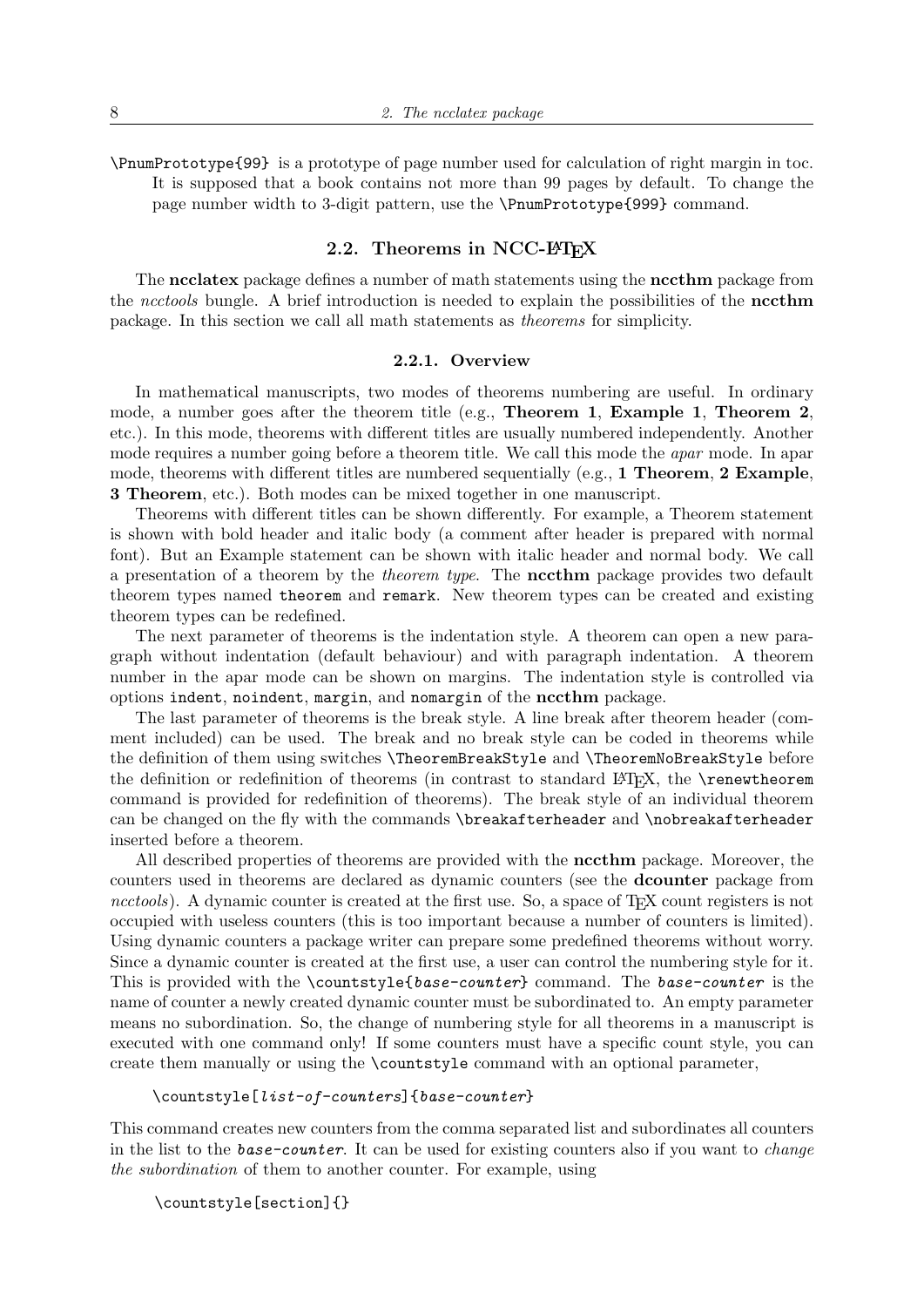in a book we reject the subordination of the section counter to the chapter counter!

#### 2.2.2. Predefined theorems

The ncclatex package defines 8 theorems in 3 forms each: theorems with automatic numbering, theorems with manual numbering, and theorems in the apar mode. All the theorems can be used in two ways: as environments and as commands. In command style they must be concluded with another theorem, or \qef, or \qed command. The \qef command finishes a paragraph, inserts a proper vertical space, and returns the font shape to the normal font. The \qed command usually finishes the proof of theorem. It prints a qed symbol (white square) adjusted to the right margin and calls the \qef. The \qed\* command prints the qed symbol only.

## 2.2.3. Theorems with automatic numbering

We show the using of these theorems in the environment style.

| \begin{theorem}[Comment]     | body | $\end{theorem}$   |
|------------------------------|------|-------------------|
| \begin{lemma}[Comment]       | body | \end{lemma}       |
| \begin{proposition}[Comment] | body | \end{proposition} |
| \begin{corollary}[Comment]   | body | \end{corollary}   |
| \begin{definition}[Comment]  | body | \end{definition}  |
| \begin{statement}[Comment]   | body | \end{statement}   |
| \begin{example}[Comment]     | body | \end{example}     |
| \begin{remark}[Comment]      | body | $\end{frak}$      |
|                              |      |                   |

In environment style, the end of theorem is equivalent to the \qef command. Counter names coincide with the names of environments. First 4 environments are prepared using the theorem type and last 4 environments are prepared using the remark type.

#### 2.2.4. Theorems with manual numbering

We show the using of these theorems in the environment style also.

| \begin{Theorem}{Number}[Comment]                     | $_{body}$ | \end{Theorem}     |
|------------------------------------------------------|-----------|-------------------|
| \begin{Lemma}{Number}[Comment]                       | body      | \end{Lemma}       |
| \begin{Proposition}{Number}[Comment]                 | body      | \end{Proposition} |
| \begin{Corollary}{Number}[Comment]                   | body      | \end{Corollary}   |
| \begin{Definition}{Number}[Comment]                  | body      | \end{Definition}  |
| \begin{Statement}{Number}[Comment]                   | $_{body}$ | \end{Statement}   |
| $\begin{bmatrix} \text{V} \\ \text{V} \end{bmatrix}$ | $_{body}$ | \end{Example}     |
| \begin{Remark}{Number}[Comment]                      | body      | \end{Remark}      |
|                                                      |           |                   |

If the Number parameter is empty, a theorem without number is prepared. These commands do not use counters at all. The presentation types for these theorems are the same as for corresponding theorems with automatic numbering.

Every theorem type has the corresponding  $\langle \text{like type command used for preparing theorems} \rangle$ of this type. For example, to prepare a math statement in the theorem type, write down the following:

```
\liketheorem{Title}{Number}[Comment] body \qef
```
To prepare a math statement in the remark type, typeset

```
\likeremark{Title}{Number}[Comment] body \qef
```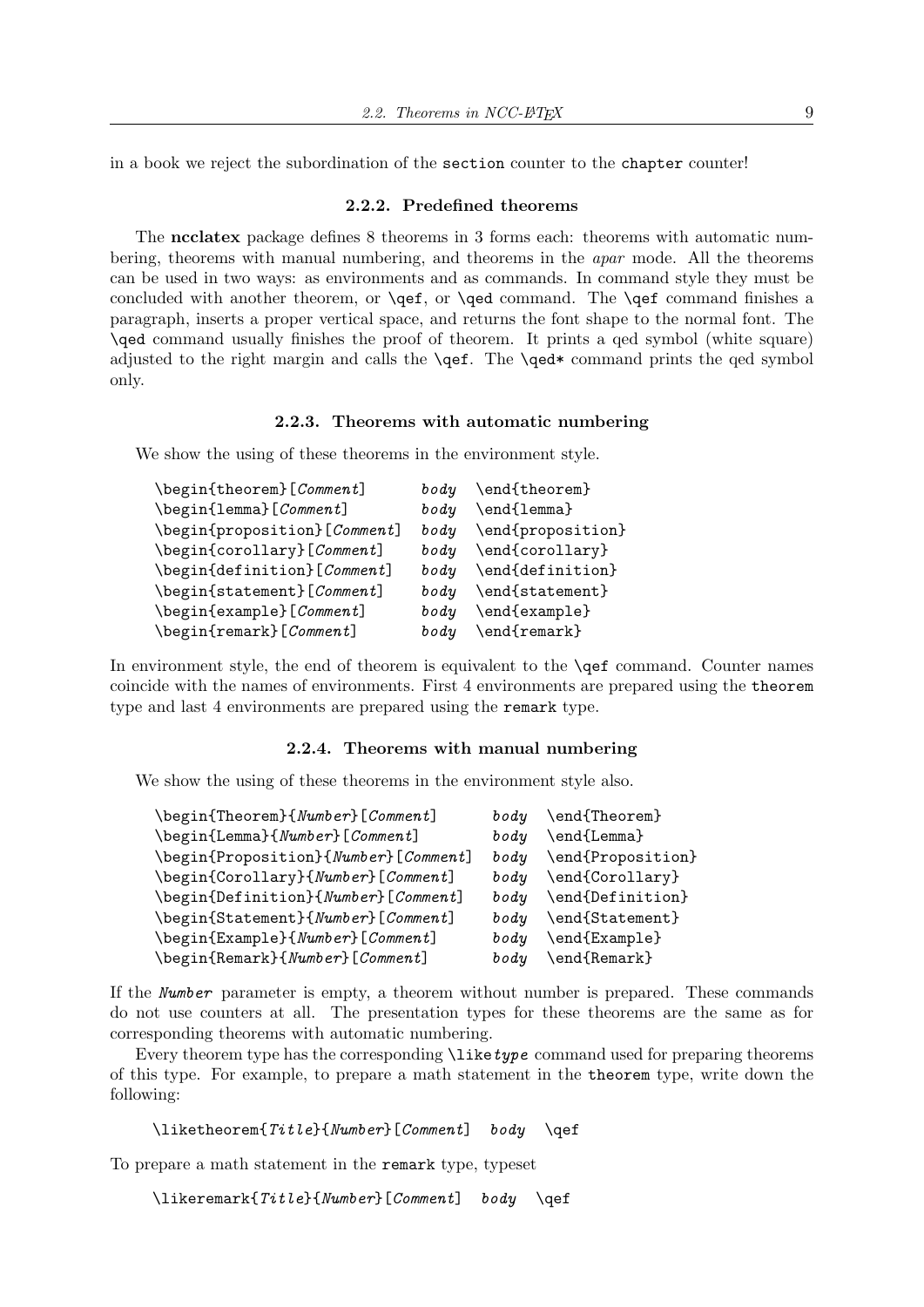## 2.2.5. Theorems in apar mode

We show the using of these theorems in the command style.

| \atheorem[Comment]        | body | $\setminus$ gef |
|---------------------------|------|-----------------|
| \alemma[Comment]          | body | \qef            |
| \aproposition [Comment]   | body | \qef            |
| \acorollary[Comment]      | body | $\sqrt{q}$      |
| \adefinition[Comment]     | body | \qef            |
| \astatement [Comment]     | body | \qef            |
| \anexample[Comment]       | body | $\sqrt{q}$      |
| $\text{Xermark}[Comment]$ | body | $\setminus$ gef |
|                           |      |                 |

These theorems are number with the apar counter. The presentation types for these theorems are the same as for corresponding theorems with automatic numbering. The star-forms of \liketheorem and \likeremark commands are used for preparing apar variants of math statements. They have no number parameter:

| $\{\text{Title} \}$ [ <i>Comment</i> ] $\text{body}$ \qef |                 |  |
|-----------------------------------------------------------|-----------------|--|
| $\text{likeremark*} {Title} [Comment]$                    | $body \ \{qef}$ |  |

One additional command, the \apar, can be used in the apar mode. Its syntax is the following:

#### \apar[Header]

It starts a new paragraph numbered with subsequent value of the apar counter. The header is prepared in bold font.

#### 2.2.6. Proof command and support of different qed symbols

The  $\text{proof}[Comment]$  opens the proof of a math statement. For example,

\proof[of Theorem 1] Some text \qed

looks as follows:

# Proof of Theorem 1. Some text

Along with the \qed, the \qedsymbol command can be used in the case when a proof finishes with the display formula. It is typed with the  $\mathcal{A}\mathcal{S} \tag{qedsymbol} command$  within a display formula.

The nccthm package provides now two variants of the qed symbol, white and black. They are requested through package options whiteqed and blackqed respectively. When an option is used, two more commands are created for it:  $\partial ption$  and  $\partial ptions$  bol. For example, the whiteqed option generates the \whiteqed and \whiteqedsymbol commands, and the blackqed option generates the \blackqed and \blackqedsymbol commands. The later option in the list of options describes the default qed symbol. If no options used, only \qed and \qedsymbol commands are generated.

Other qed symbols are welcome!

 $\Box$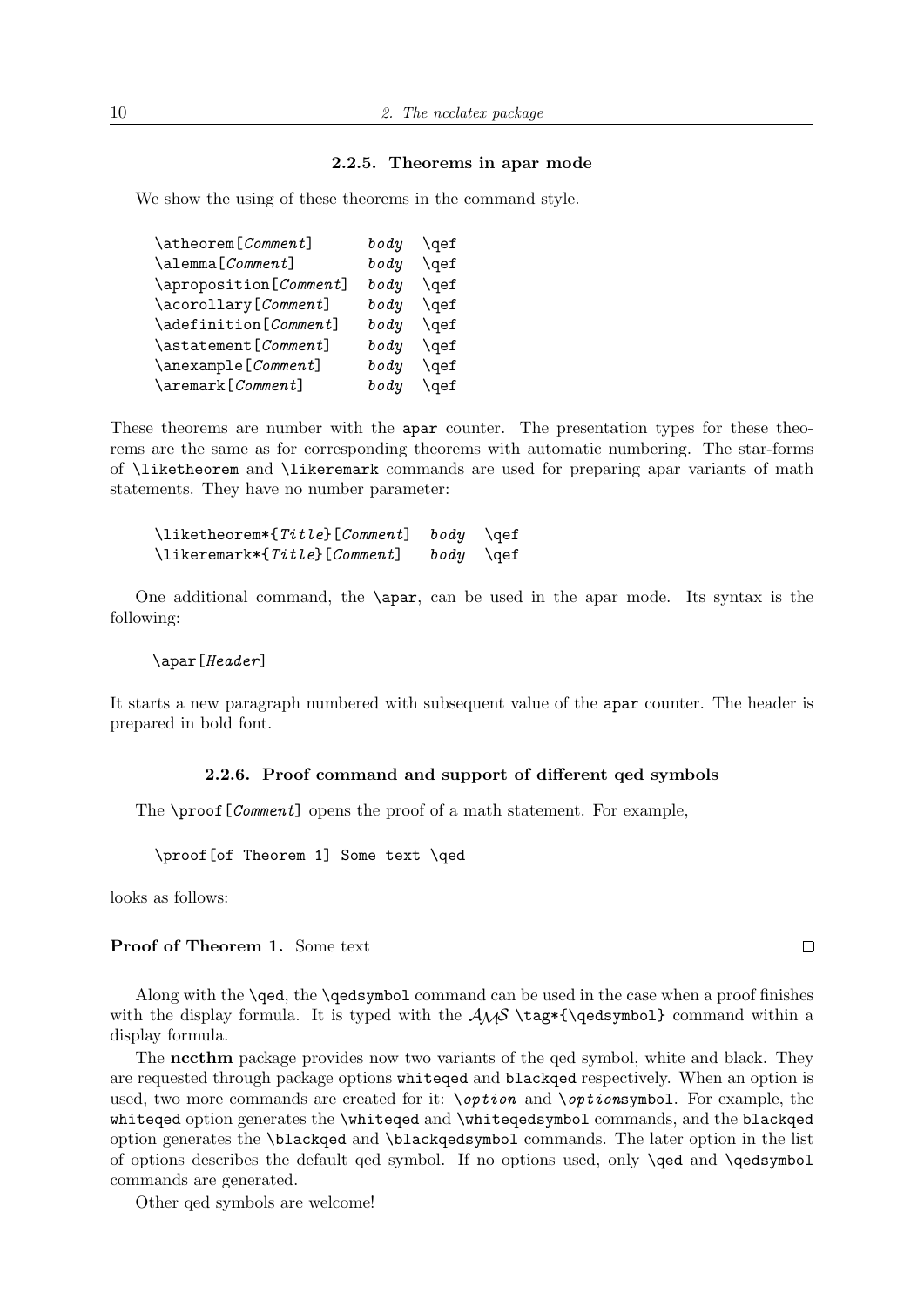#### 2.2.7. Customization commands

In conclusion, we show customization commands with their default values for the ncclatex package:

- \TheoremCommentDelimiters{}{} describes delimiters inserted before and after a theorem comment. In the **nccthm** package the parenthesis are used, but in the **ncclatex** package the delimiters are empty.
- \AfterTheoremHeaderChar{.} describes the character inserted at the end of header of theorem and proof.
- \AfterTheoremHeaderSkip{\hskip .7em plus .2em minus .1em} describes a horizontal skip inserted after a header of theorem and proof.
- \AparStyleParameters{\bfseries}{\bfseries}{.\enskip} describes style parameters for preparing apar theorems: the first parameter is a style used in the \apar command, the second and third parameters describe the prefix and suffix inserted before and after \theapar command in typeout.
- \ProofStyleParameters{\bfseries}{\proofname} describes style parameters used in the \proof command: the first is a font style and the last is a proof title (it is coded here in the \proofname command with the default definition \newcommand\proofname{Proof}).

### 2.3. Math extension

In old NCC-LATEX, the standard LATEX environments were used for preparing display formulas and some extension commands were developed to support manual numbering. In the new release of NCC-LATEX, it was decided to use an excellent math extension provided with the amsmath package and enlarge it a bit. The enlargement of  $A_{\mathcal{M}}\mathcal{S}$  package is provided with the **nccmath** package. The nccmath package passes all options to the amsmath.

Two major enlargements were done:

- In amsmath, the equarray environment leaves unchanged because alternative  $A_{\mathcal{M}}\mathcal{S}$  environments exist. We redefine the equarray to work in the  $A_{\mathcal{M}}S$  style. The following improvements were done in it: an equation tag is prepared by the same manner as in  $\mathcal{A}\mathcal{A}\mathcal{S}$  display formulas (\tag and \tag\* are allowed); the \displaybreak command is allowed; the intercolumn distance is reduced to the distance between ordinary and relational math symbols; and the center field is prepared in the \displaystyle.
- In old NCC-LAT<sub>EX</sub>, a display equivalent for the array environment, namely darray, was implemented. In the new release, it is implemented also but in a bit different way to avoid conflicts with packages that redefine the array environment. The use of column specifications in the darray environment is restricted to 1, c, r,  $\mathcal{Q}$ , and  $*$  commands. The intercolumn distance is just the same as for eqnarray environment and no space is inserted before the first and after the last column.

# 2.3.1. NCC-LATFX equivalents to display formulas

The following NCC-LAT<sub>EX</sub> equivalents are provided with **nccmath**:

| $\eqref{ formula}$ | $= \begin{bmatrix} \text{equation} & \text{fund-equation} \end{bmatrix}$                                                                            |
|--------------------|-----------------------------------------------------------------------------------------------------------------------------------------------------|
| \eq*{formula}      | = \begin{equation*} $formula \end{equation*}$ .                                                                                                     |
| \eqs{formulas}     | $= \begin{bmatrix} \text{equarray} \ formulas \\ \text{equarray} \end{bmatrix}$                                                                     |
| \eqs*{formulas}    | $= \begin{bmatrix} \text{equarray*} \ formulas \end{bmatrix}$                                                                                       |
| \eqalign{formulas} | $= \begin{equation} \begin{equation} \begin{cases} \text{darray} \text{for } \text{mod} \end{cases} \end{equation}$<br>\end{darray} \end{equation}. |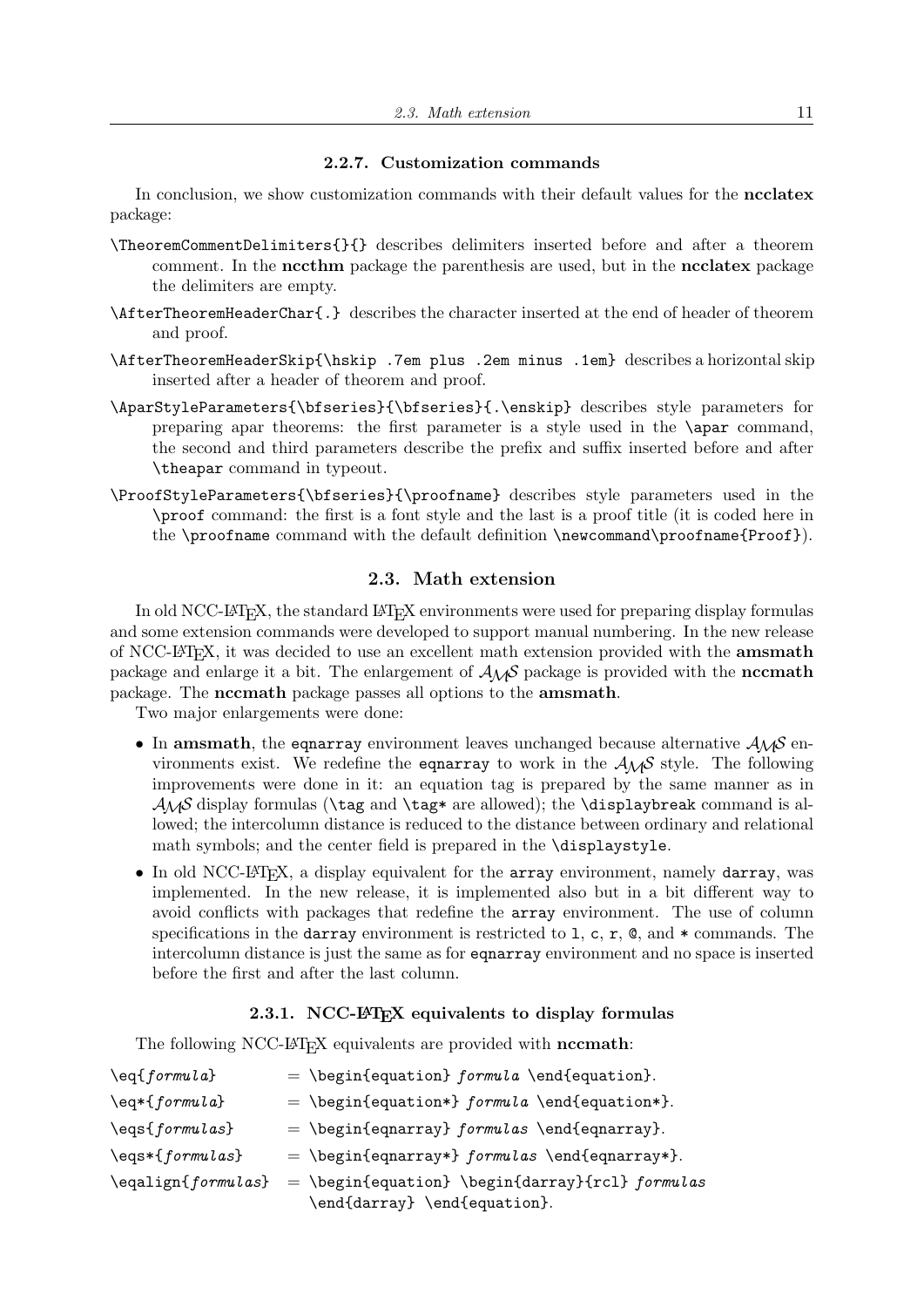# $\begin{equation*} \begin{equation*} \begin{equation*} \begin{equation*} \begin{equation*} \begin{equation*} \begin{equation*} \begin{array}{ccc*} \begin{array}{ccc*} \begin{array}{ccc*} \begin{array}{ccc*} \begin{array}{ccc*} \begin{array}{ccc*} \begin{array}{ccc*} \begin{array}{ccc*} \begin{array}{ccc*} \begin{array}{ccc*} \begin{array}{ccc*} \begin{array}{ccc*} \begin{array}{ccc*} \begin{array}{ccc*} \begin{array}{ccc*} \begin{array}{ccc*} \begin{array}{ccc*} \begin{array}{ccc*} \begin{array}{ccc*} \begin{array}{ccc*} \begin{array}{ccc*} \begin{$ \end{darray} \end{equation\*}.

The \eqs and \eqs\* commands have an optional parameter describing a distance between columns. For example,

 $\begin{bmatrix} \text{Sum} \ \text{& } -\Delta u = f, \ \{\&& \ u \} \ \text{Gamma} = 0, \} \end{bmatrix}$ 

removes the intercolumn distance because the 3rd column is only used here. The eqnarray environment has no optional parameter.

The \eqalign and \eqalign\* commands have an optional parameter also. Its meaning is the column specification parameter:  $\eqref{formulas} = \eqref{formulas}.$ 

## 2.3.2. Remarks on display equations

The alignment style in display equations (except TEX's low level \$\$) can be changed using the following environments:

# \begin{fleqn}[margin] body \end{fleqn} \begin{ceqn} body \end{ceqn}

The fleqn environment sets the flush left alignment with the left margin specified by the optional parameter (default margin is 0pt). The ceqn environment sets the centered alignment.

The \intertext command from amsmath now has an optional parameter,

#### \intertext[skip]{text between formulas}

The  $\mathbf{skip}$  is a vertical skip value inserted before and after the text. If it is omitted, the standard spaces are inserted.

In LATEX, it is not recommended to start a display formula from a new paragraph (in vertical mode in other words). This is because the T<sub>EX</sub>'s algorithm inserts an empty paragraph before such a formula. To avoid insertion of an empty paragraph, Donald Knuth recommended to use \noindent command before a display formula starting in the vertical mode. This trick is used in the nccmath package. All display environments are slightly corrected with insertion of \NCC@ignorepar command at their beginning. This command does a little more than simply applies this trick. It provides suppressing of the vertical space before a display formula if it opens a minipage. It also supports the use of short skip above a display environment by user's request.

In TEX, two types of skips above display formulas are used: the normal skip defined in the \abovedisplayskip register and the short skip defined in the \abovedisplayshortskip register. When a display formula is typed out, TEX decides what skip to insert depending on width of the formula, its style (centered or flushed left, numbered left or right), and the width of the rest of text in the last line of the previous paragraph. But this algorithm works for ordinary formulas only. It does not work in multiline formulas prepared with \halign command. So, a manual replacement of normal skip to short skip is required in some cases. To provides this, the \useshortskip command is introduced in the nccmath package. It forces the use of short skip in a display formula going after it.

#### 2.3.3. Other math commands

The following commands were ported from the old NCC-LAT<sub>EX</sub>:

- \nr has just the same syntax as the \\ but inserts an extra vertical space of 0.5ex. It is quite useful in display formulas to separate some rows a bit more.
- \mrel{rows} prepares a new math relation symbol from one-column table of math formulas. For example, the command  $\frac{\{\langle \}{-.7ex]}>\$  produces  $\leq$ .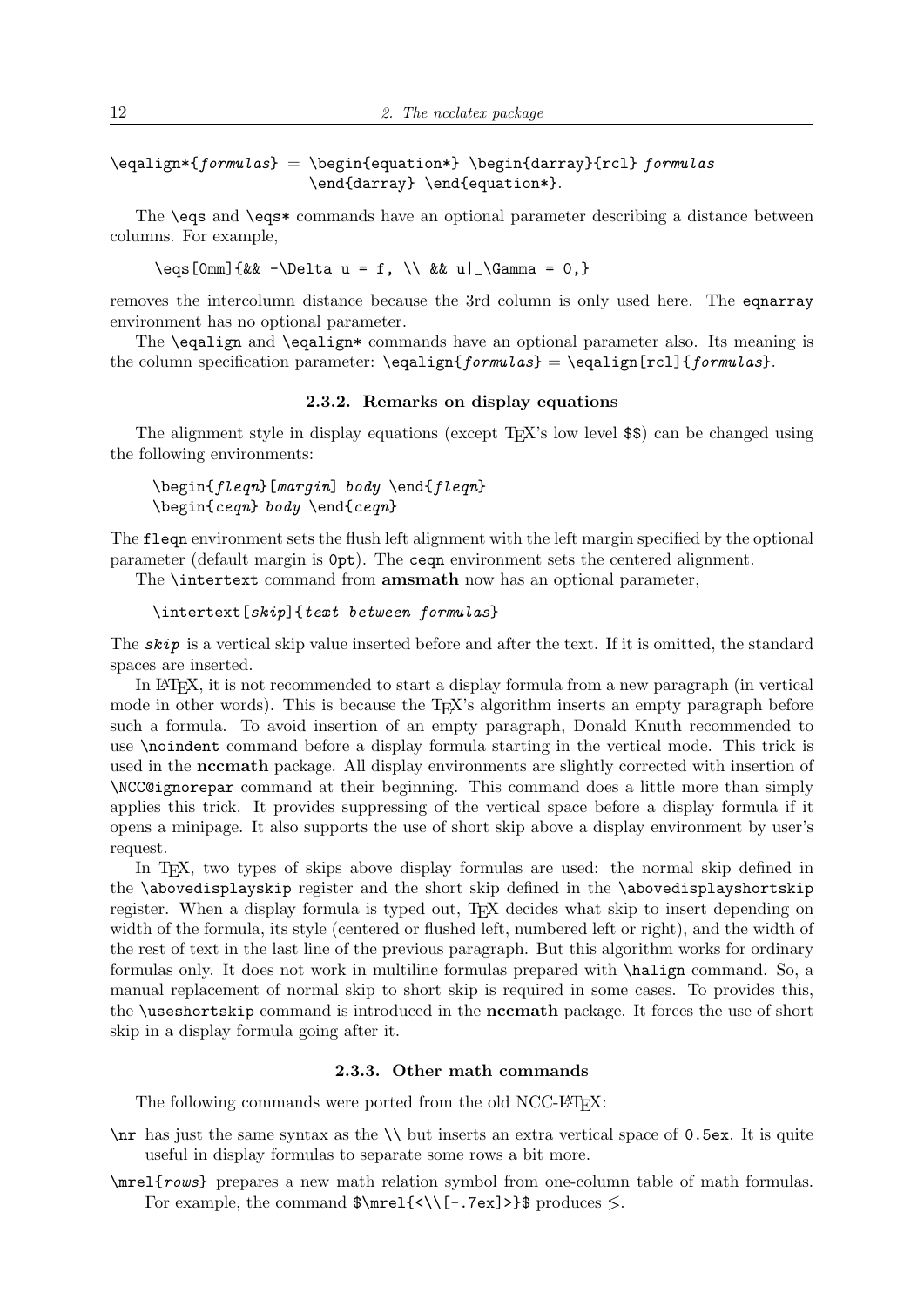\underrel{base}{bottom} is a twin to \overrel. For example,  $\Lambda \longrightarrow B$ .<br>\$A\underrel{\longrightarrow}{x\to 0}B\$ produces  $A \longrightarrow B$ .

# 2.4. Figures and tables in NCC-LATEX

The standard LATEX floating environments, namely figure and table, allow user to place floating material in a document. But they do not introduce a style in which this material must be prepared. In NCC-LATEX, envelop commands are developed which join a style with a float and introduce more features. These commands are implemented in the **nccfloats** package from the ncctools bungle.

#### 2.4.1. Basic commands

The  $\Theta$  is  $\Theta$  at ingstyle  $\{style\{style\}$  command sets a style of floats in the document. It affects on the material prepared with commands described below. The default style is

#### \FloatingStyle{\footnotesize\centering}

We start with the basic commands, namely  $\minif$  and  $\min$ tabl. They prepare a material in a minipage and allow using the \caption command in the body. Their syntax is similar to the \parbox command:

# \minifig[pos][height][inner-pos]{width}{body} \minitabl[pos][height][inner-pos]{width}{body}

The pos is a vertical alignment parameter for minipage  $(t, b, or c)$  with respect to surrounding text; the *height* is a minipage height required; the *inner-pos* is a vertical alignment of text inside the minipage  $(t, b, c, or s)$ ; and the *width* is the minipage width. The body is prepared in the specified style and can contain a \caption command.

All other NCC-LATEX floating extension commands are based on \minifig and \minitabl.

#### 2.4.2. Side figure or table

For small figures and tables, it is preferable to insert them inside a text instead of using floating mechanism. The typographic rules usually require an illustrative material to occupy an outer side of paper. In two side printing, this means figure and tables should be on the right side if a page number is odd and on the left side if page number is even. In one side printing, figures and tables must occupy the right side of paper.

The following commands support such a placement:

```
\setminus\text{sidefig}[pos](w<sub>1</sub>)(w<sub>2</sub>){figure body}{text body}
\setminus\text{sidefig*[pos]}(w_1)(w_2){figure\ body}{text body}
\setminussidetabl[pos](w<sub>1</sub>)(w<sub>2</sub>){table body}{text body}
\setminussidetabl*[pos](w<sub>1</sub>)(w<sub>2</sub>){table body}{text body}
```
For simplicity, we further use the term *minifloat* for the small illustrating material (figure or table), however understanding that it is not a float at all. It is inserted in the main flow next to a paragraph box specified in the last parameter of above described commands.

The no-star forms of above described commands place a minifloat next to the specified text on the outer side of page (to the right for odd page and to the left for even page). In two column or one side mode, minifloat is always posed to the right. The star forms provide the reverse placement. By default, minifloat is vertically centered with respect to the text and the \strut command is inserted at the beginning and at the end of the text body to provide normal baseline distances of the first and last lines of the text from surrounding text lines.

All parameters in square and round brackets are optional and mean the following: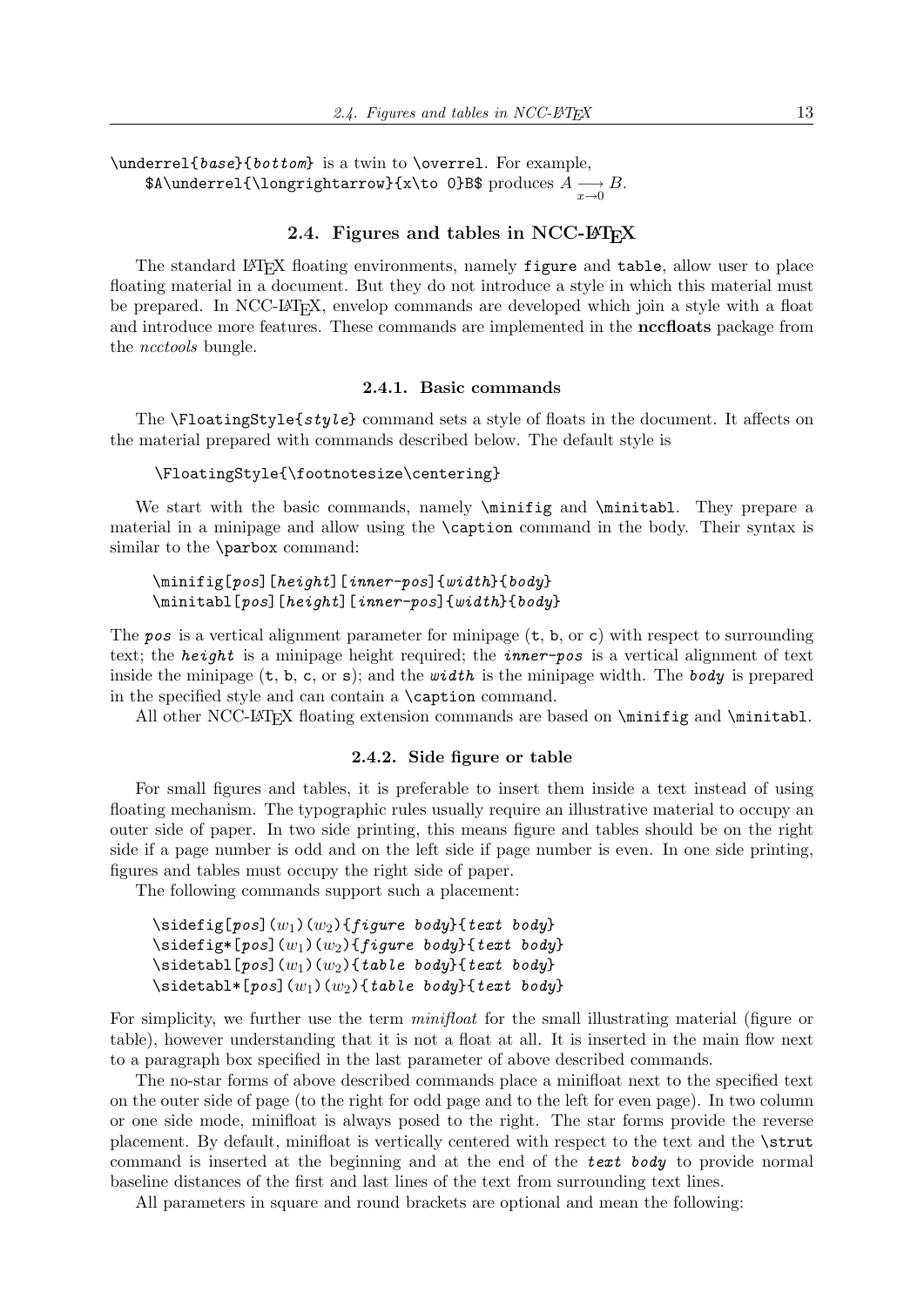- pos specifies minifloat alignment (t, b, or c; default is c) with respect to text box and can contain additional chars controlling the text body preparation: j means the last line of the text to be justified to the right and n means suppressing of struts insertion (they should be inserted manually if necessary);
- $w_1$  is the width of minifloat (if units are omitted, the \unitlength is supposed); and
- $w_2$  is the width of the text box (if units are omitted, the \unitlength is supposed).

If both width parameters are absent, the widths are calculated as (\linewidth-1.5em)/2. If  $w_2$  is absent, the text body width is calculated as  $\lim$ width- $w_1$ -1.5em.

While preparing a side minifloat, it is sometimes necessary to provide conditional placement depending on the side a minifloat is posed. The command

\ifleftsidefloat{left-clause}{right-clause}

provides this. It is useful in parameters of \sidefig or \sidetabl and processes left-clause if the minifloat is posed to the left or right-clause otherwise.

## 2.4.3. Floating figure or table

```
\left\{ \pi\left[placent\right]\left(w\right)\right\}\left\{ \pi\left[ \mathit{p} \mathit{l} \mathit{a} \mathit{c} \mathit{e} \mathit{m} \right] \right\}\text{tabl}[placement](w){\text{body}}\{\tabla \cdot [p \, \text{lacent}](w) \, \{\text{body}\}\}
```
The *placement* is a float placement parameter describing places where a float can appear. The default value is htp (here, or at the top of the next page, or on the page with floats only). The optional  $(w)$  parameter defines a width of box occupied by the float (the width of nested \minifig or \minitabl). If it is omitted, the float has the maximum width equal to \linewidth.

The \fig and \tabl commands envelop the figure and table environments respectively. Their star-forms envelop corresponding starred environments.

#### 2.4.4. Two floating figures or tables side by side

```
\left\{ \pi\left[placent\right](w_1)(w_2)\right\}\left\{ \right\}[placement](w<sub>1</sub>)(w<sub>2</sub>){body1}{body2}
\{\text{tables}[p\text{lacement}](w_1)(w_2)\{\text{body1}\}\{\text{body2}\}\\{\tablalacement](w_1)(w_2){\text{body1}}{body2}
```
These commands place two figures or tables side by side. The **body** is a body of the left figure or table and the  $body2$  is a body of the right figure or table. Other parameters are optional. The meaning and default value of the *placement* parameter is the same as described above. The  $(w_1)$  and  $(w_2)$  parameters are widths of left and right boxes. If they both are omitted, the left and right boxes will have the width equal to  $(\lambda_1$ inewidth-1em)/2. If  $(w_2)$  is omitted, the right box will occupy the rest of horizontal space minus 1em. If both parameters are specified, the rest space is inserted between boxes. If the total width of left and right floats exceeds the \linewidth, the floats will overlap at the middle of line (a negative horizontal space is inserted between them).

In \tabls command, boxes of the left and right bodies are top-aligned, but in \figs command, the bottom alignment is used.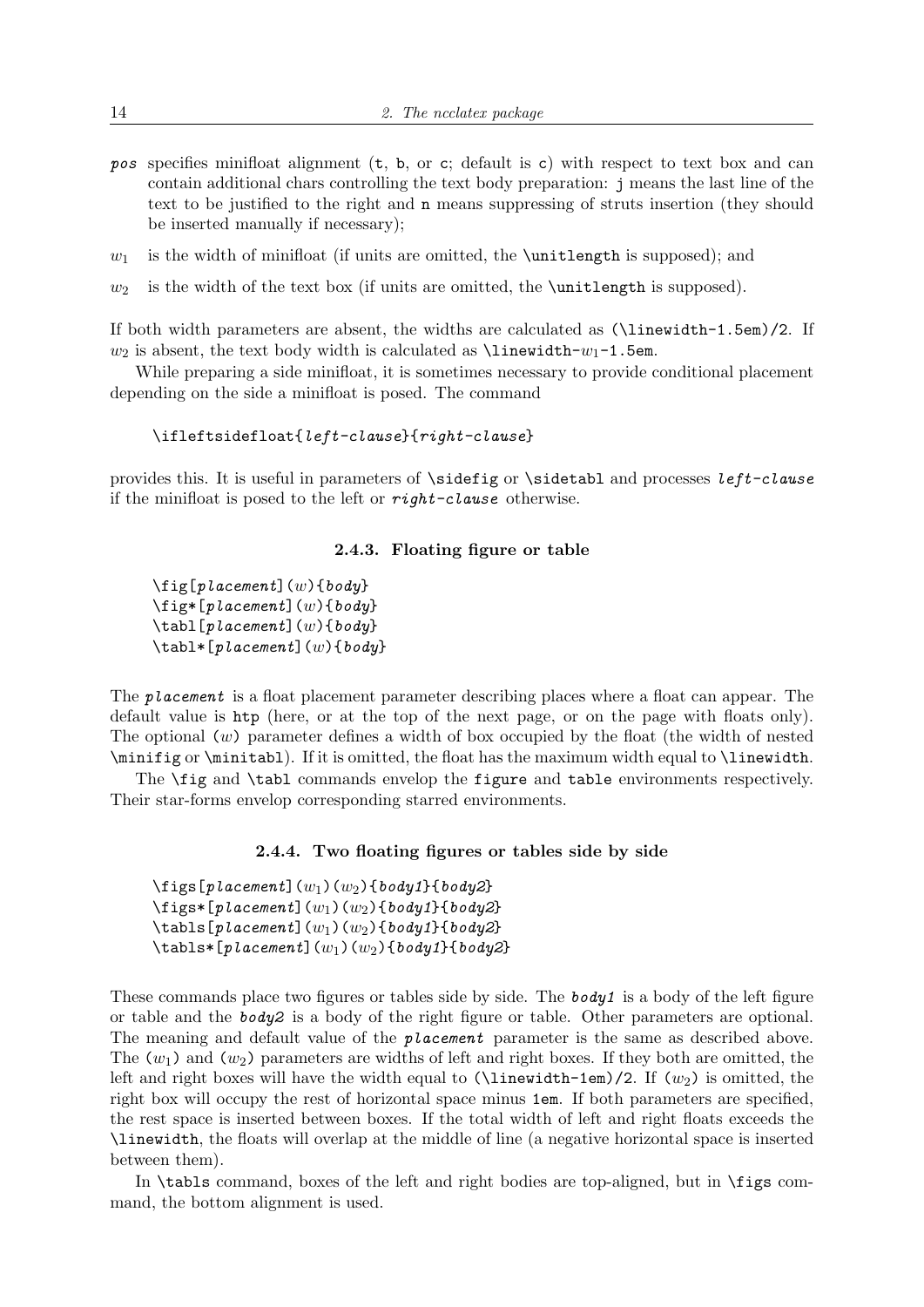# 2.5. Graphics in NCC-LATEX

The necpic package from the *ncctools* bungle envelops the standard **graphicx** package. The package passes all options to the underground package.

The main aim of the **nccpic** package is the preparing of graphics extensions list depending on a dvi-driver used with the graphicx package. This allows omit an extension of a graphics file in the \includegraphics command. When a file without extension is searched, this command sequentially tries extensions from the list until an appropriate file will be found.

Using this feature you can support multiple output from LATEX with minimum changes in .tex sources. The only required thing is to prepare a number of versions for all graphics files called in a document. For example, the dvips program likes .eps files, the Yap previewer likes .bmp or .eps files, the pdflatex likes .png files. To satisfy their needs, you can prepare .eps, .bmp, and .png versions for all pictures and pass a required option to the nccpic package.

The graphics extensions list is customized now for most popular drivers, namely dvips, dvipdf, and dvipdfm, and for use with pdftex also. More customization is welcome!

The next aim of the nccpic package is the regulation of placement of graphics files in the file system. It is too inconvenient when pictures are stored together with .tex source files. We propose to store graphics files in the graphics subdirectory of the source directory. To support the search in this storage, the graphics path is customized in the nccpic package.

The following commands are introduced in the **nccpic** package:

- $\pi$  (integral command loads a file having the name *filename*.pic searching it in the graphics path. It allow to take actual graphics inclusion commands out of source files for automation purposes.
- $\phi(x, y)[x_r, y_r](x_s, y_s)$ {filename} command emulates a graphics inclusion technique used in the old NCC-LAT<sub>EX</sub>. Look in the **nccpic** package file for more detail description.
- \draftgraphics and \finalgraphics are toggles between final and draft modes for preparation of graphics. In draft mode, a graphics object is shown as a framebox of the required dimensions with an object name in it. Using these commands, you can toggle graphics preparation mode on the fly. In draft mode, the \putimage command does not test an existence of required graphics file.

#### 2.6. Additional boxes

The nccboxes package from the *ncctools* bungle provides additional boxes:

- $\iint_{\mathbb{R}} \delta$  align]{body} horizontally aligns the body in the text box which width is defined by the **prototype** parameter. The optional  $align$  parameter defines a position of alignment  $(1, c, r, or s; default is c)$ .
- \jvbox{prototype}[align]{body} vertically aligns the body with respect to the strut defined by the **prototype** parameter. The optional  $align$  parameter defines a position of alignment  $(t, c, or b; default is c)$ . If t is used, the body is raised in such a way that its height will be equal to the height of the prototype's strut. For **b** case, the depths will be equal and, for c case, the body is vertically centered with respect to prototype's strut.
- $\partial$  iparbox{prototype}[align]{width}{body} prepares a paragraph box of required width and vertically aligns it with respect to the *prototype* by the same manner as  $\iota$  vbox.
- $\boldsymbol{\alpha}$  is a simple one-column table. The *align* parameter may consist of two letters defining a relative alignment in the column  $(1, c, or r)$  and the vertical alignment of the table with respect to surrounding text (t, c, or b). Centering is the default alignment. The distance between the table rows is independent on the \arraystretch value.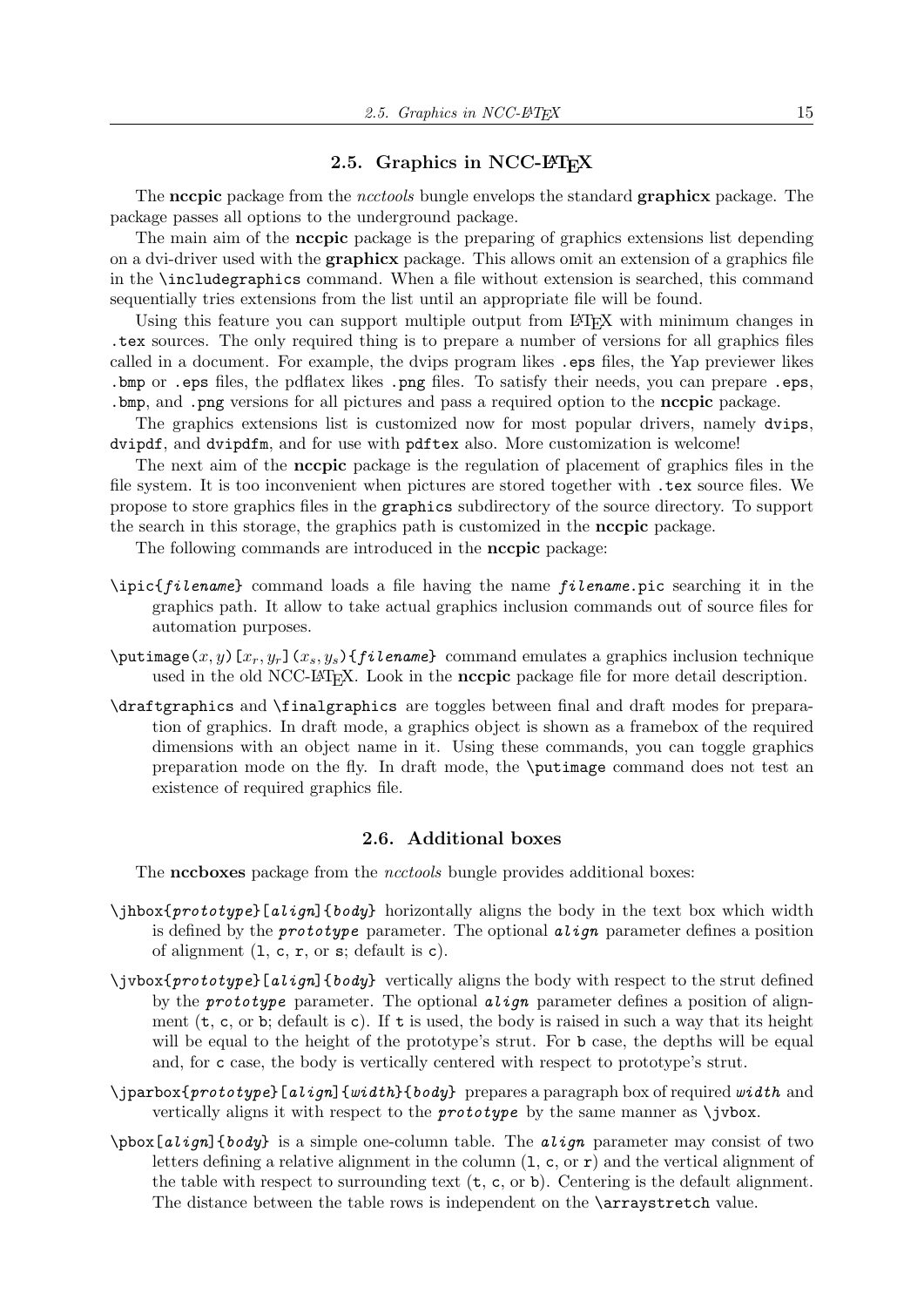$\{\alpha\}$  \addbox{ $\alpha$ below}{body} prepares an hbox containing the body which height is adjusted to the value of the **above** length parameter and depth is adjusted to the value of the **below** length parameter. For example,  $\addbox{box{6ex}}$ .5ex}{text} increases the height and depth of produced hbox on 0.5ex.

 $\pi\boxtimes\{body} = \begin{pmatrix} (0,0)(0,0) & body \end{pmatrix}.$ 

To prepare a fancy table, the following commands can be used:

- $\text{Strut}/value/$  is a strut which height and depth are calculated from the strut prototype (letter A by default) as follows: if value>0, the full height of the current \strutbox multiplied by the value is added to the height of prototype strut, otherwise the depth of prototype strut is increased with the modulus of *value* multiplied by the full height of **\strutbox.** For example, \Strut/1/ inserts a strut which height exceeds the height of the letter A from the current font on the interline distance. The \Strut without parameter is equal to \Strut/0/.
- \tstrut, \bstrut, and \tbstrut insert struts exceeding the height, depth, and height and depth of the strut prototype by a special small amount. This amount is calculated in such a way that the full height of \tbstrut will be equal to 1.5 of full height of the current \strutbox.
- $\cosh\theta$  /  $\cosh\theta$  and  $\cosh\theta$  prepares a box whose body is a one-column table. Its height and depth are enlarged using \tstrut at the beginning and \bstrut at the end of body. The horizontal alignment  $(1, c, or r)$  in the column and the vertical alignment  $(t, c, or b)$  are defined in the  $align$  parameter. Centered alignment is used by default. The resulting box is vertically aligned with respect to the  $\strut \Sigma \text{value/}$  using the  $\jmath \text{vbox}$  command. The \cbox\* command does the same but vanishes the height and depth of the resulting box.

The \cbox command is used in the headers of tables. Its star form is useful in cells having vertical spans. The style for typing its body is managed with the \cboxstyle command. Its default value is empty but in NCC-LAT<sub>EX</sub> this command is redefined as follows:

\renewcommand\cboxstyle{\scriptsize}

We demonstrate the use of struts and  $\cosh$  on the example

| Vertically<br>spanned head | Simple head             | Very long head<br>of two lines |                         |  |
|----------------------------|-------------------------|--------------------------------|-------------------------|--|
|                            | subhead                 | subhead                        | subhead                 |  |
| Text<br>Text<br>Text       | field<br>field<br>field | field<br>field<br>field        | field<br>field<br>field |  |

produced by the following code:

```
\begin{center}
\renewcommand\cboxstyle{\small\bf}
\setlength{\tabcolsep}{10pt}
\begin{tabular}{|l|c|c|c|}\hline
  \cbox*/-1.5/{Vertically\\spanned head} & \cbox{Simple head}
  \&\nu\triangleright \{\c\}\{\c\}\{\c\} long head\\of two lines}}\\\cline{2-4}
  &\cbox{subhead} &\cbox{subhead} &\cbox{subhead}\\\hline
  \Strut/1/ Text & field & field & field \\
            Text & field & field & field \setminus\bstrut Text & field & field & field \\\hline
\end{tabular}
\end{center}
```